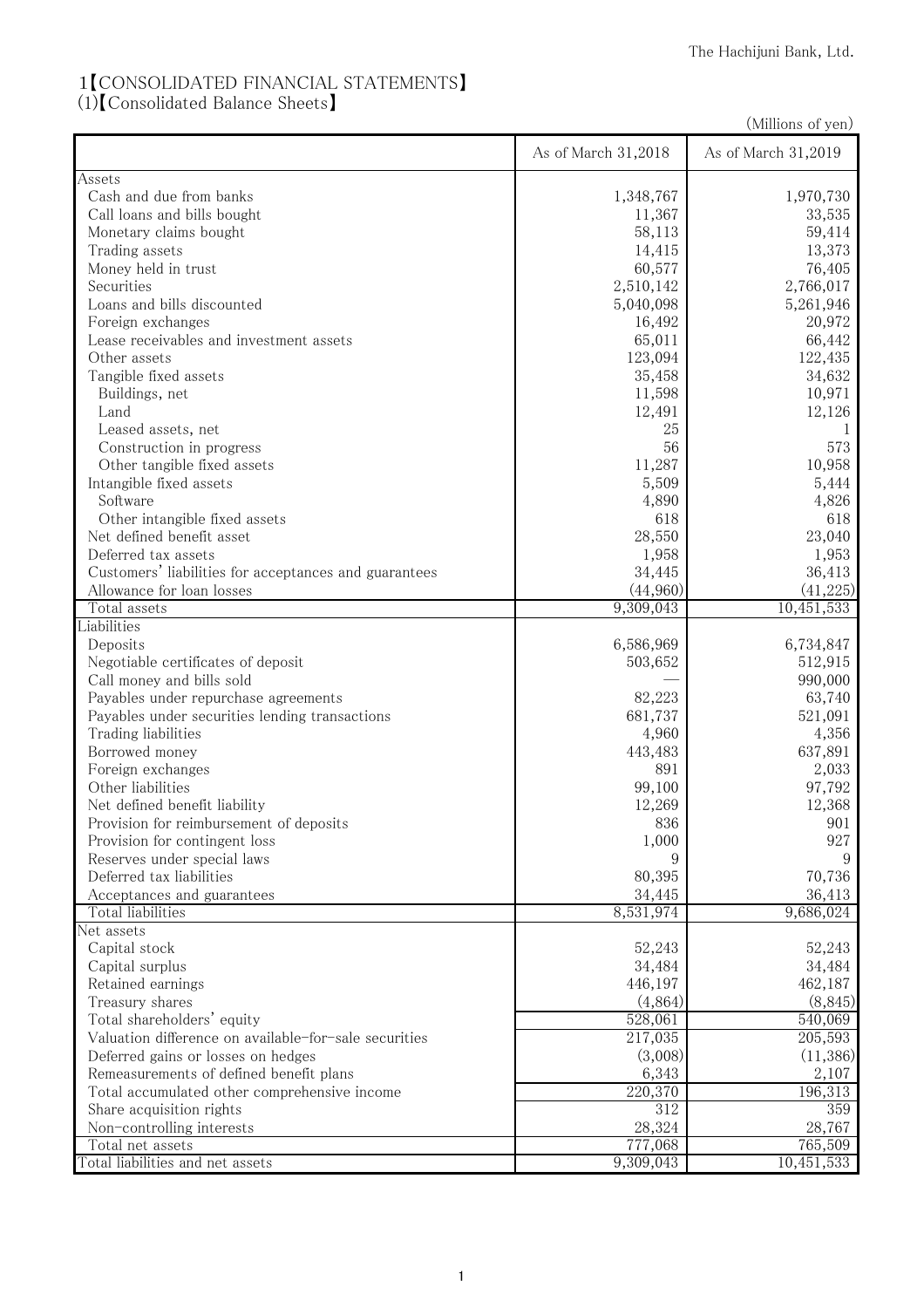|                                                                    |          | FY ended March31,2018 FY ended March31,2019 |
|--------------------------------------------------------------------|----------|---------------------------------------------|
|                                                                    |          |                                             |
| Ordinary income                                                    | 181,250  | 161,184                                     |
| Interest income                                                    | 79,100   | 80,724                                      |
| Interest on loans and discounts                                    | 46,767   | 47,510                                      |
| Interest and dividends on securities                               | 29,593   | 30,398                                      |
| Interest on call loans and bills bought                            | 358      | 412                                         |
| Interest on deposits with banks                                    | 412      | 415                                         |
| Other interest income                                              | 1,968    | 1,987                                       |
| Trust fees                                                         |          |                                             |
| Fees and commissions                                               | 20,854   | 20,723                                      |
| Trading income                                                     | 2,978    | 2,099                                       |
| Other ordinary income                                              | 67,081   | 48,950                                      |
| Other income                                                       | 11,232   | 8,683                                       |
| Recoveries of written off claims                                   | 41       | 35                                          |
| Other                                                              | 11,190   | 8,648                                       |
| Ordinary expenses                                                  | 139,742  | 126,830                                     |
| Interest expenses                                                  | 8,908    | 11,740                                      |
| Interest on deposits                                               | 2,598    | 3,265                                       |
| Interest on negotiable certificates of deposit                     | 64       | 62                                          |
| Interest on call money and bills sold                              | 255      | 229                                         |
| Interest on payables under repurchase agreements                   | 23       | 1,203                                       |
| Interest on payables under securities lending transactions         | 1,174    | 1,188                                       |
| Interest on borrowings and rediscounts                             | 953      | 1,601                                       |
| Other interest expenses                                            | 3,838    | 4,188                                       |
| Fees and commissions payments                                      | 7,028    | 7,253                                       |
| Other ordinary expenses                                            | 54,872   | 35,135                                      |
| General and administrative expenses                                | 62,909   | 60,940                                      |
| Other expenses                                                     | 6,023    | 11,760                                      |
| Provision of allowance for loan losses                             | 224      | 1,799                                       |
| Other                                                              | 5,799    | 9,960                                       |
| Ordinary profit                                                    | 41,507   | 34,354                                      |
| Extraordinary income                                               | 30       | 17                                          |
| Gain on disposal of non-current assets                             | 30       | 17                                          |
| Extraordinary losses                                               | 2,212    | 503                                         |
| Loss on disposal of non-current assets                             | 116      | 70                                          |
| Impairment loss                                                    | 2,095    | 433                                         |
| Transfer to reserve for financial products transaction liabilities | $\theta$ |                                             |
| Profit before income taxes                                         | 39,326   | 33,868                                      |
| Income taxes - current                                             | 12,826   | 8,944                                       |
| Income taxes - deferred                                            | (627)    | 1,113                                       |
| Total income taxes                                                 | 12,199   | 10,058                                      |
| Profit                                                             | 27,127   | 23,810                                      |
| Profit attributable to non-controlling interests                   | 1,286    | 1,317                                       |
| Profit attributable to owners of parent                            | 25,840   | 22,492                                      |

(2)【Consolidated Statements of Income and Consolidated Statements of Comprehensive Income】 【Consolidated Statements of Income】 (Millions of yen)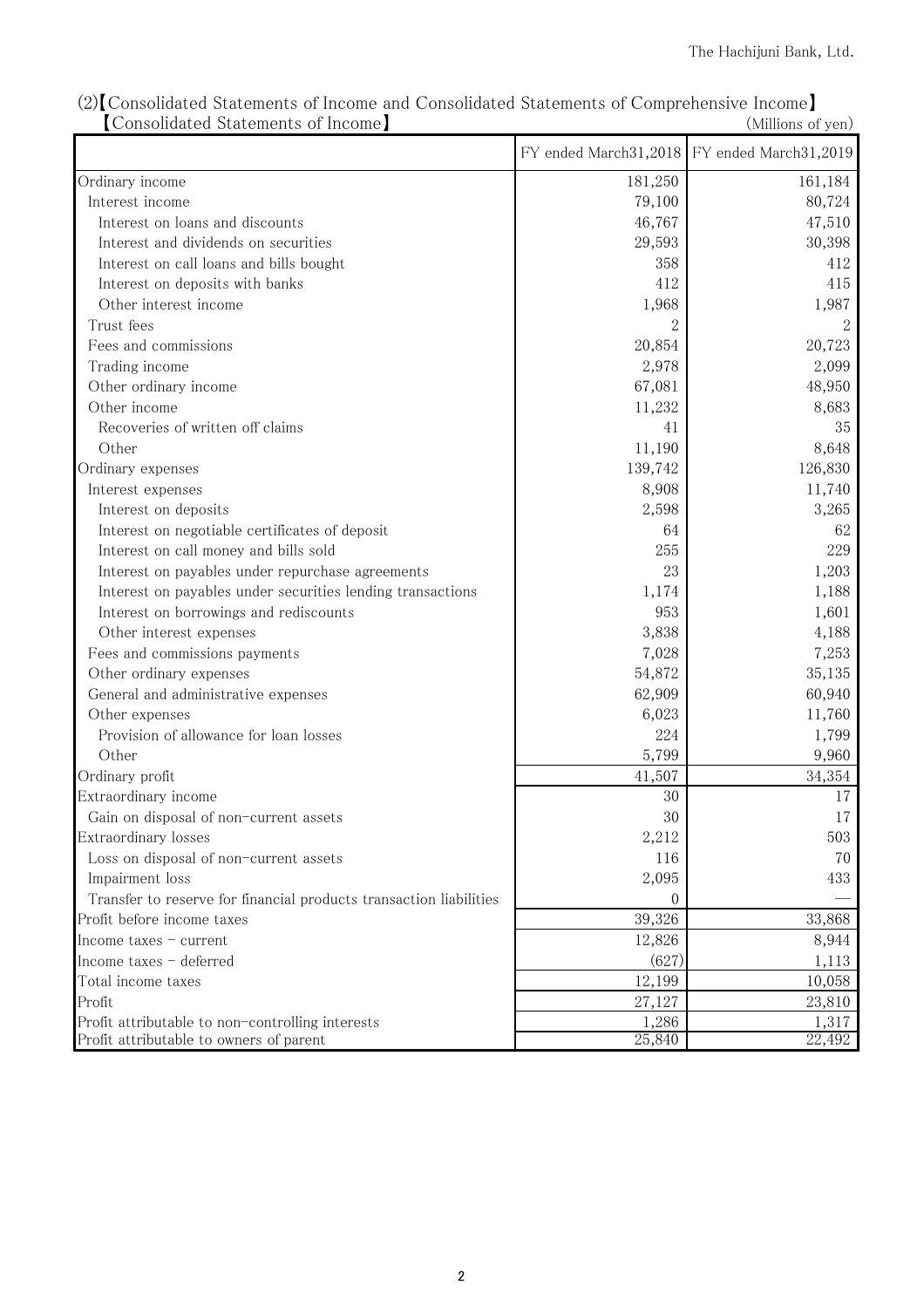| [Consolidated Statements of Comprehensive Income]              |                         | (Millions of yen)       |
|----------------------------------------------------------------|-------------------------|-------------------------|
|                                                                | FY ended March 31, 2018 | FY ended March 31, 2019 |
| Profit                                                         | 27,127                  | 23,810                  |
| Other comprehensive income                                     | 15,274                  | (24, 912)               |
| Valuation difference on available-for-sale securities          | 4,803                   | (12,206)                |
| Deferred gains or losses on hedges                             | 6,971                   | (8,378)                 |
| Remeasurements of defined benefit plans, net of tax            | 3,499                   | (4,326)                 |
| Comprehensive income                                           | 42,401                  | (1,101)                 |
| Comprehensive income attributable to                           |                         |                         |
| Comprehensive income attributable to owners of parent          | 40,452                  | (1, 564)                |
| Comprehensive income attributable to non-controlling interests | 1,948                   | 462                     |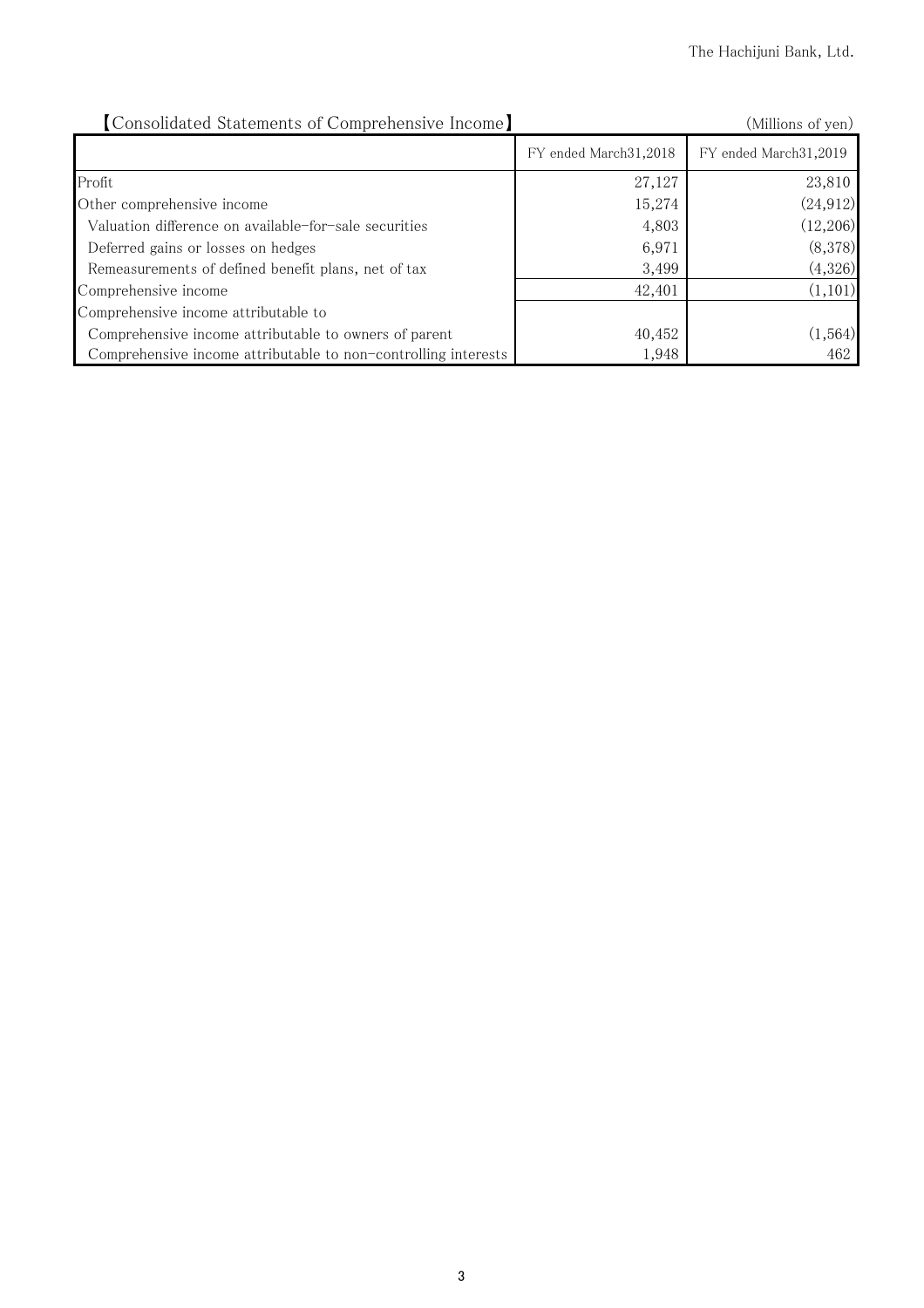## (3)【Consolidated Cash Flows】

(Millions of yen)

|                                                                               |                    | FY ended March31,2018 FY ended March31,2019 |
|-------------------------------------------------------------------------------|--------------------|---------------------------------------------|
| Cash flows from operating activities                                          |                    |                                             |
| Profit before income taxes                                                    | 39,326             | 33,868                                      |
| Depreciation                                                                  | 6,161              | 5,959                                       |
| Impairment loss                                                               | 2,095              | 433                                         |
| Increase (decrease) in allowance for loan losses                              | (1,272)            | (3,735)                                     |
| Decrease (increase) in net defined benefit asset                              | (4,861)            | 5,509                                       |
| Increase (decrease) in net defined benefit liability                          | 210                | 98                                          |
| Increase (decrease) in provision for reimbursement of deposits                | (42)               | 65                                          |
| Increase (decrease) in provision for contingent loss                          | (111)              | (73)                                        |
| Increase (decrease) in reserves under special laws                            | $\Omega$           |                                             |
| Gain on fund management                                                       | (79,100)           | (80, 724)                                   |
| Financing expenses                                                            | 8,908              | 11,740                                      |
| Loss (gain) related to securities                                             | (11,316)           | (10,960)                                    |
| Loss (gain) on money held in trust                                            | (972)              | 4,146                                       |
| Foreign exchange losses (gains)                                               | 5                  | 107                                         |
| Loss (gain) on disposal of non-current assets                                 | 85                 | 52                                          |
| Net decrease (increase) in trading assets                                     | 1,028              | 1,042                                       |
| Net increase (decrease) in trading liabilities                                | 224                | (603)                                       |
| Net decrease (increase) in loans and bills discounted                         | (175, 953)         | (221, 847)                                  |
| Net increase (decrease) in deposit                                            | 196,191            | 147,877                                     |
| Net increase (decrease) in negotiable certificates of deposit                 | 1,368              | 9,262                                       |
| Net increase (decrease) in borrowed money (excluding subordinated borrowings) | 208,869            | 194,407                                     |
| Net decrease (increase) in deposit (excluding deposit paid to Bank of Japan)  | (462)              | 2,769                                       |
| Net decrease (increase) in call loans                                         | 91,841             | (23, 469)                                   |
| Net increase (decrease) in call money                                         | 78,629             | 971,516                                     |
| Net increase (decrease) in payables under securities lending transactions     | 85,104             | (160, 645)                                  |
| Net decrease (increase) in foreign exchanges - assets                         | 8,264              | (4,480)                                     |
| Net increase (decrease) in foreign exchanges - liabilities                    | (680)              | 1,142                                       |
| Net decrease (increase) in lease receivables and investment assets            | (1, 427)           | (1, 431)                                    |
| Proceeds from fund management                                                 | 80,966             | 82,390                                      |
| Payments for finance                                                          | (9,118)            | (11, 459)                                   |
| Other, net                                                                    | (22, 734)          | (27, 238)                                   |
| Subtotal                                                                      | 501,227            | 925,721                                     |
| Income taxes paid                                                             | (10,629)           | (13, 141)                                   |
| Net cash provided by (used in) operating activities                           | 490,598            | 912,580                                     |
| Cash flows from investing activities                                          |                    |                                             |
| Purchase of securities                                                        | (991, 482)         | (1,350,276)                                 |
| Proceeds from sales of securities                                             |                    | 823,587                                     |
| Proceeds from redemption of securities                                        | 845,115            |                                             |
| Increase in money held in trust                                               | 131,570            | 274,883                                     |
|                                                                               | (5,655)            | (35, 459)                                   |
| Decrease in money held in trust                                               | 7,701              | 15,484<br>(6,964)                           |
| Purchase of non-current assets<br>Proceeds from sales of non-current assets   | (7, 721)           |                                             |
|                                                                               | 1,687<br>(18, 784) | 1,418<br>(277, 325)                         |
| Net cash provided by (used in) investing activities                           |                    |                                             |
| Cash flows from financing activities                                          |                    |                                             |
| Purchase of treasury shares                                                   | (1,846)            | (4,004)                                     |
| Proceeds from sales of treasury shares                                        |                    |                                             |
| Cash dividends paid                                                           | (7,094)            | (6,502)                                     |
| Dividends paid to non-controlling interests                                   | (20)               | (19)                                        |
| Net cash provided by (used in) financing activities                           | (8,961)            | (10,526)                                    |
| Effect of exchange rate change on cash and cash equivalents                   | (5)                | 4                                           |
| Net increase (decrease) in cash and cash equivalents                          | 462,847            | 624,733                                     |
| Cash and cash equivalents at beginning of period                              | 867,254            | 1,330,102                                   |
| Cash and cash equivalents at end of period                                    | 1,330,102          | 1,954,835                                   |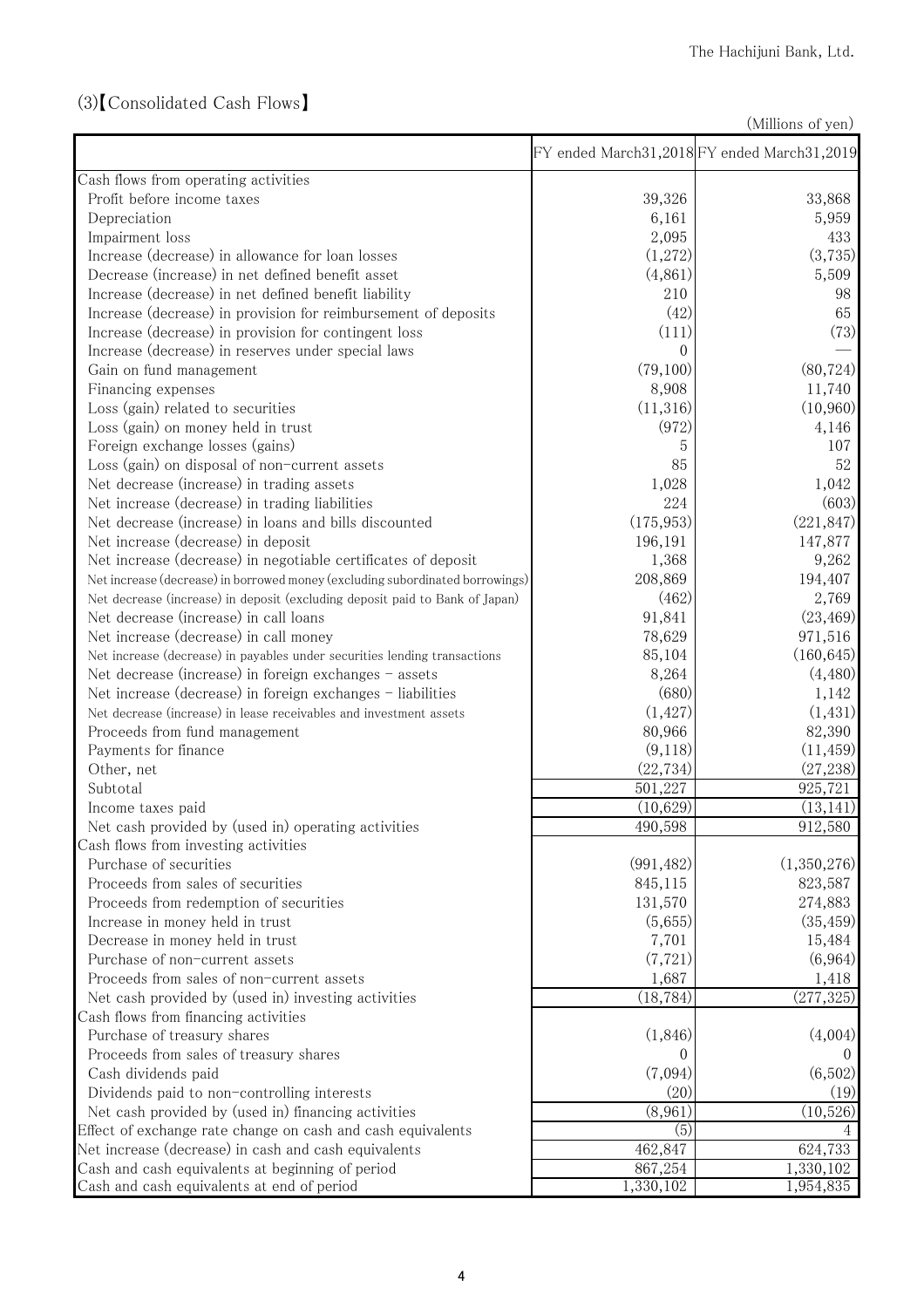## 2【NON-CONSOLIDATED FINANCIAL STATEMENTS】

(1)【Non-Consolidated Balance Sheets】

(Millions of yen)

| <b>Assets</b><br>Cash and due from banks<br>1,333,026<br>1,959,728<br>Cash<br>100,755<br>81,611<br>Due from banks<br>1,858,973<br>1,251,414<br>Call loans<br>11,367<br>33,535<br>Monetary claims bought<br>58,113<br>59,414<br>13,373<br>14,415<br>Trading assets<br>620<br>Trading account securities<br>1,053<br>Derivatives of trading securities<br>1<br>5,362<br>Trading-related financial derivatives<br>4,752<br>Other trading assets<br>7,999<br>7,999<br>76,405<br>Money held in trust<br>60,577<br>Securities<br>2,514,375<br>2,771,528<br>Government bonds<br>997,073<br>1,001,092<br>Local government bonds<br>255,015<br>383,801<br>287,584<br>416,345<br>Corporate bonds<br>Stocks<br>383,726<br>348,992<br>590,974<br>621,295<br>Other securities<br>Loans and bills discounted<br>5,087,614<br>5,310,562<br>Bills discounted<br>19,820<br>19,747<br>158,190<br>Loans on bills<br>166,361<br>4,202,448<br>Loans on deeds<br>4,440,085<br>698,983<br>692,538<br>Overdrafts<br>16,492<br>20,972<br>Foreign exchanges<br>16,737<br>Due from foreign banks (our accounts)<br>13,191<br>Foreign bills bought<br>2,831<br>3,625<br>Foreign bills receivable<br>469<br>609<br>98,133<br>Other assets<br>97,786<br>201<br>143<br>Domestic exchange settlement account, debit<br>497<br>Prepaid expenses<br>451<br>Accrued income<br>7,045<br>7,306<br>Initial margins of futures markets<br>345<br>188<br>29<br>371<br>Variation margins of futures markets<br>4,214<br>Derivatives other than for trading $-$ assets<br>4,060<br>2,822<br>3,919<br>Cash collateral paid for financial instruments<br>82,978<br>Other<br>81,344<br>27,926<br>26,750<br>Property, plant and equipment<br>Buildings, net<br>11,338<br>10,754<br>12,122<br>11,757<br>Land<br>1,013<br>1,390<br>Leased assets, net<br>568<br>Construction in progress<br>56<br>3,018<br>2,655<br>Other tangible fixed assets<br>5,233<br>5,200<br>Intangible assets<br>Software<br>4,625<br>4,594<br>Leased assets<br>4<br>603<br>603<br>Other intangible fixed assets<br>17,004<br>18,051<br>Prepaid pension cost<br>Customers' liabilities for acceptances and guarantees<br>34,445<br>36,413<br>Allowance for loan losses<br>(38, 373)<br>(35, 101)<br>Total assets<br>9,240,353<br>10,394,621 | As of March 31,2018 | As of March 31,2019 |
|----------------------------------------------------------------------------------------------------------------------------------------------------------------------------------------------------------------------------------------------------------------------------------------------------------------------------------------------------------------------------------------------------------------------------------------------------------------------------------------------------------------------------------------------------------------------------------------------------------------------------------------------------------------------------------------------------------------------------------------------------------------------------------------------------------------------------------------------------------------------------------------------------------------------------------------------------------------------------------------------------------------------------------------------------------------------------------------------------------------------------------------------------------------------------------------------------------------------------------------------------------------------------------------------------------------------------------------------------------------------------------------------------------------------------------------------------------------------------------------------------------------------------------------------------------------------------------------------------------------------------------------------------------------------------------------------------------------------------------------------------------------------------------------------------------------------------------------------------------------------------------------------------------------------------------------------------------------------------------------------------------------------------------------------------------------------------------------------------------------------------------------------------------------------------------------------------------------------------------------------------------------------|---------------------|---------------------|
|                                                                                                                                                                                                                                                                                                                                                                                                                                                                                                                                                                                                                                                                                                                                                                                                                                                                                                                                                                                                                                                                                                                                                                                                                                                                                                                                                                                                                                                                                                                                                                                                                                                                                                                                                                                                                                                                                                                                                                                                                                                                                                                                                                                                                                                                      |                     |                     |
|                                                                                                                                                                                                                                                                                                                                                                                                                                                                                                                                                                                                                                                                                                                                                                                                                                                                                                                                                                                                                                                                                                                                                                                                                                                                                                                                                                                                                                                                                                                                                                                                                                                                                                                                                                                                                                                                                                                                                                                                                                                                                                                                                                                                                                                                      |                     |                     |
|                                                                                                                                                                                                                                                                                                                                                                                                                                                                                                                                                                                                                                                                                                                                                                                                                                                                                                                                                                                                                                                                                                                                                                                                                                                                                                                                                                                                                                                                                                                                                                                                                                                                                                                                                                                                                                                                                                                                                                                                                                                                                                                                                                                                                                                                      |                     |                     |
|                                                                                                                                                                                                                                                                                                                                                                                                                                                                                                                                                                                                                                                                                                                                                                                                                                                                                                                                                                                                                                                                                                                                                                                                                                                                                                                                                                                                                                                                                                                                                                                                                                                                                                                                                                                                                                                                                                                                                                                                                                                                                                                                                                                                                                                                      |                     |                     |
|                                                                                                                                                                                                                                                                                                                                                                                                                                                                                                                                                                                                                                                                                                                                                                                                                                                                                                                                                                                                                                                                                                                                                                                                                                                                                                                                                                                                                                                                                                                                                                                                                                                                                                                                                                                                                                                                                                                                                                                                                                                                                                                                                                                                                                                                      |                     |                     |
|                                                                                                                                                                                                                                                                                                                                                                                                                                                                                                                                                                                                                                                                                                                                                                                                                                                                                                                                                                                                                                                                                                                                                                                                                                                                                                                                                                                                                                                                                                                                                                                                                                                                                                                                                                                                                                                                                                                                                                                                                                                                                                                                                                                                                                                                      |                     |                     |
|                                                                                                                                                                                                                                                                                                                                                                                                                                                                                                                                                                                                                                                                                                                                                                                                                                                                                                                                                                                                                                                                                                                                                                                                                                                                                                                                                                                                                                                                                                                                                                                                                                                                                                                                                                                                                                                                                                                                                                                                                                                                                                                                                                                                                                                                      |                     |                     |
|                                                                                                                                                                                                                                                                                                                                                                                                                                                                                                                                                                                                                                                                                                                                                                                                                                                                                                                                                                                                                                                                                                                                                                                                                                                                                                                                                                                                                                                                                                                                                                                                                                                                                                                                                                                                                                                                                                                                                                                                                                                                                                                                                                                                                                                                      |                     |                     |
|                                                                                                                                                                                                                                                                                                                                                                                                                                                                                                                                                                                                                                                                                                                                                                                                                                                                                                                                                                                                                                                                                                                                                                                                                                                                                                                                                                                                                                                                                                                                                                                                                                                                                                                                                                                                                                                                                                                                                                                                                                                                                                                                                                                                                                                                      |                     |                     |
|                                                                                                                                                                                                                                                                                                                                                                                                                                                                                                                                                                                                                                                                                                                                                                                                                                                                                                                                                                                                                                                                                                                                                                                                                                                                                                                                                                                                                                                                                                                                                                                                                                                                                                                                                                                                                                                                                                                                                                                                                                                                                                                                                                                                                                                                      |                     |                     |
|                                                                                                                                                                                                                                                                                                                                                                                                                                                                                                                                                                                                                                                                                                                                                                                                                                                                                                                                                                                                                                                                                                                                                                                                                                                                                                                                                                                                                                                                                                                                                                                                                                                                                                                                                                                                                                                                                                                                                                                                                                                                                                                                                                                                                                                                      |                     |                     |
|                                                                                                                                                                                                                                                                                                                                                                                                                                                                                                                                                                                                                                                                                                                                                                                                                                                                                                                                                                                                                                                                                                                                                                                                                                                                                                                                                                                                                                                                                                                                                                                                                                                                                                                                                                                                                                                                                                                                                                                                                                                                                                                                                                                                                                                                      |                     |                     |
|                                                                                                                                                                                                                                                                                                                                                                                                                                                                                                                                                                                                                                                                                                                                                                                                                                                                                                                                                                                                                                                                                                                                                                                                                                                                                                                                                                                                                                                                                                                                                                                                                                                                                                                                                                                                                                                                                                                                                                                                                                                                                                                                                                                                                                                                      |                     |                     |
|                                                                                                                                                                                                                                                                                                                                                                                                                                                                                                                                                                                                                                                                                                                                                                                                                                                                                                                                                                                                                                                                                                                                                                                                                                                                                                                                                                                                                                                                                                                                                                                                                                                                                                                                                                                                                                                                                                                                                                                                                                                                                                                                                                                                                                                                      |                     |                     |
|                                                                                                                                                                                                                                                                                                                                                                                                                                                                                                                                                                                                                                                                                                                                                                                                                                                                                                                                                                                                                                                                                                                                                                                                                                                                                                                                                                                                                                                                                                                                                                                                                                                                                                                                                                                                                                                                                                                                                                                                                                                                                                                                                                                                                                                                      |                     |                     |
|                                                                                                                                                                                                                                                                                                                                                                                                                                                                                                                                                                                                                                                                                                                                                                                                                                                                                                                                                                                                                                                                                                                                                                                                                                                                                                                                                                                                                                                                                                                                                                                                                                                                                                                                                                                                                                                                                                                                                                                                                                                                                                                                                                                                                                                                      |                     |                     |
|                                                                                                                                                                                                                                                                                                                                                                                                                                                                                                                                                                                                                                                                                                                                                                                                                                                                                                                                                                                                                                                                                                                                                                                                                                                                                                                                                                                                                                                                                                                                                                                                                                                                                                                                                                                                                                                                                                                                                                                                                                                                                                                                                                                                                                                                      |                     |                     |
|                                                                                                                                                                                                                                                                                                                                                                                                                                                                                                                                                                                                                                                                                                                                                                                                                                                                                                                                                                                                                                                                                                                                                                                                                                                                                                                                                                                                                                                                                                                                                                                                                                                                                                                                                                                                                                                                                                                                                                                                                                                                                                                                                                                                                                                                      |                     |                     |
|                                                                                                                                                                                                                                                                                                                                                                                                                                                                                                                                                                                                                                                                                                                                                                                                                                                                                                                                                                                                                                                                                                                                                                                                                                                                                                                                                                                                                                                                                                                                                                                                                                                                                                                                                                                                                                                                                                                                                                                                                                                                                                                                                                                                                                                                      |                     |                     |
|                                                                                                                                                                                                                                                                                                                                                                                                                                                                                                                                                                                                                                                                                                                                                                                                                                                                                                                                                                                                                                                                                                                                                                                                                                                                                                                                                                                                                                                                                                                                                                                                                                                                                                                                                                                                                                                                                                                                                                                                                                                                                                                                                                                                                                                                      |                     |                     |
|                                                                                                                                                                                                                                                                                                                                                                                                                                                                                                                                                                                                                                                                                                                                                                                                                                                                                                                                                                                                                                                                                                                                                                                                                                                                                                                                                                                                                                                                                                                                                                                                                                                                                                                                                                                                                                                                                                                                                                                                                                                                                                                                                                                                                                                                      |                     |                     |
|                                                                                                                                                                                                                                                                                                                                                                                                                                                                                                                                                                                                                                                                                                                                                                                                                                                                                                                                                                                                                                                                                                                                                                                                                                                                                                                                                                                                                                                                                                                                                                                                                                                                                                                                                                                                                                                                                                                                                                                                                                                                                                                                                                                                                                                                      |                     |                     |
|                                                                                                                                                                                                                                                                                                                                                                                                                                                                                                                                                                                                                                                                                                                                                                                                                                                                                                                                                                                                                                                                                                                                                                                                                                                                                                                                                                                                                                                                                                                                                                                                                                                                                                                                                                                                                                                                                                                                                                                                                                                                                                                                                                                                                                                                      |                     |                     |
|                                                                                                                                                                                                                                                                                                                                                                                                                                                                                                                                                                                                                                                                                                                                                                                                                                                                                                                                                                                                                                                                                                                                                                                                                                                                                                                                                                                                                                                                                                                                                                                                                                                                                                                                                                                                                                                                                                                                                                                                                                                                                                                                                                                                                                                                      |                     |                     |
|                                                                                                                                                                                                                                                                                                                                                                                                                                                                                                                                                                                                                                                                                                                                                                                                                                                                                                                                                                                                                                                                                                                                                                                                                                                                                                                                                                                                                                                                                                                                                                                                                                                                                                                                                                                                                                                                                                                                                                                                                                                                                                                                                                                                                                                                      |                     |                     |
|                                                                                                                                                                                                                                                                                                                                                                                                                                                                                                                                                                                                                                                                                                                                                                                                                                                                                                                                                                                                                                                                                                                                                                                                                                                                                                                                                                                                                                                                                                                                                                                                                                                                                                                                                                                                                                                                                                                                                                                                                                                                                                                                                                                                                                                                      |                     |                     |
|                                                                                                                                                                                                                                                                                                                                                                                                                                                                                                                                                                                                                                                                                                                                                                                                                                                                                                                                                                                                                                                                                                                                                                                                                                                                                                                                                                                                                                                                                                                                                                                                                                                                                                                                                                                                                                                                                                                                                                                                                                                                                                                                                                                                                                                                      |                     |                     |
|                                                                                                                                                                                                                                                                                                                                                                                                                                                                                                                                                                                                                                                                                                                                                                                                                                                                                                                                                                                                                                                                                                                                                                                                                                                                                                                                                                                                                                                                                                                                                                                                                                                                                                                                                                                                                                                                                                                                                                                                                                                                                                                                                                                                                                                                      |                     |                     |
|                                                                                                                                                                                                                                                                                                                                                                                                                                                                                                                                                                                                                                                                                                                                                                                                                                                                                                                                                                                                                                                                                                                                                                                                                                                                                                                                                                                                                                                                                                                                                                                                                                                                                                                                                                                                                                                                                                                                                                                                                                                                                                                                                                                                                                                                      |                     |                     |
|                                                                                                                                                                                                                                                                                                                                                                                                                                                                                                                                                                                                                                                                                                                                                                                                                                                                                                                                                                                                                                                                                                                                                                                                                                                                                                                                                                                                                                                                                                                                                                                                                                                                                                                                                                                                                                                                                                                                                                                                                                                                                                                                                                                                                                                                      |                     |                     |
|                                                                                                                                                                                                                                                                                                                                                                                                                                                                                                                                                                                                                                                                                                                                                                                                                                                                                                                                                                                                                                                                                                                                                                                                                                                                                                                                                                                                                                                                                                                                                                                                                                                                                                                                                                                                                                                                                                                                                                                                                                                                                                                                                                                                                                                                      |                     |                     |
|                                                                                                                                                                                                                                                                                                                                                                                                                                                                                                                                                                                                                                                                                                                                                                                                                                                                                                                                                                                                                                                                                                                                                                                                                                                                                                                                                                                                                                                                                                                                                                                                                                                                                                                                                                                                                                                                                                                                                                                                                                                                                                                                                                                                                                                                      |                     |                     |
|                                                                                                                                                                                                                                                                                                                                                                                                                                                                                                                                                                                                                                                                                                                                                                                                                                                                                                                                                                                                                                                                                                                                                                                                                                                                                                                                                                                                                                                                                                                                                                                                                                                                                                                                                                                                                                                                                                                                                                                                                                                                                                                                                                                                                                                                      |                     |                     |
|                                                                                                                                                                                                                                                                                                                                                                                                                                                                                                                                                                                                                                                                                                                                                                                                                                                                                                                                                                                                                                                                                                                                                                                                                                                                                                                                                                                                                                                                                                                                                                                                                                                                                                                                                                                                                                                                                                                                                                                                                                                                                                                                                                                                                                                                      |                     |                     |
|                                                                                                                                                                                                                                                                                                                                                                                                                                                                                                                                                                                                                                                                                                                                                                                                                                                                                                                                                                                                                                                                                                                                                                                                                                                                                                                                                                                                                                                                                                                                                                                                                                                                                                                                                                                                                                                                                                                                                                                                                                                                                                                                                                                                                                                                      |                     |                     |
|                                                                                                                                                                                                                                                                                                                                                                                                                                                                                                                                                                                                                                                                                                                                                                                                                                                                                                                                                                                                                                                                                                                                                                                                                                                                                                                                                                                                                                                                                                                                                                                                                                                                                                                                                                                                                                                                                                                                                                                                                                                                                                                                                                                                                                                                      |                     |                     |
|                                                                                                                                                                                                                                                                                                                                                                                                                                                                                                                                                                                                                                                                                                                                                                                                                                                                                                                                                                                                                                                                                                                                                                                                                                                                                                                                                                                                                                                                                                                                                                                                                                                                                                                                                                                                                                                                                                                                                                                                                                                                                                                                                                                                                                                                      |                     |                     |
|                                                                                                                                                                                                                                                                                                                                                                                                                                                                                                                                                                                                                                                                                                                                                                                                                                                                                                                                                                                                                                                                                                                                                                                                                                                                                                                                                                                                                                                                                                                                                                                                                                                                                                                                                                                                                                                                                                                                                                                                                                                                                                                                                                                                                                                                      |                     |                     |
|                                                                                                                                                                                                                                                                                                                                                                                                                                                                                                                                                                                                                                                                                                                                                                                                                                                                                                                                                                                                                                                                                                                                                                                                                                                                                                                                                                                                                                                                                                                                                                                                                                                                                                                                                                                                                                                                                                                                                                                                                                                                                                                                                                                                                                                                      |                     |                     |
|                                                                                                                                                                                                                                                                                                                                                                                                                                                                                                                                                                                                                                                                                                                                                                                                                                                                                                                                                                                                                                                                                                                                                                                                                                                                                                                                                                                                                                                                                                                                                                                                                                                                                                                                                                                                                                                                                                                                                                                                                                                                                                                                                                                                                                                                      |                     |                     |
|                                                                                                                                                                                                                                                                                                                                                                                                                                                                                                                                                                                                                                                                                                                                                                                                                                                                                                                                                                                                                                                                                                                                                                                                                                                                                                                                                                                                                                                                                                                                                                                                                                                                                                                                                                                                                                                                                                                                                                                                                                                                                                                                                                                                                                                                      |                     |                     |
|                                                                                                                                                                                                                                                                                                                                                                                                                                                                                                                                                                                                                                                                                                                                                                                                                                                                                                                                                                                                                                                                                                                                                                                                                                                                                                                                                                                                                                                                                                                                                                                                                                                                                                                                                                                                                                                                                                                                                                                                                                                                                                                                                                                                                                                                      |                     |                     |
|                                                                                                                                                                                                                                                                                                                                                                                                                                                                                                                                                                                                                                                                                                                                                                                                                                                                                                                                                                                                                                                                                                                                                                                                                                                                                                                                                                                                                                                                                                                                                                                                                                                                                                                                                                                                                                                                                                                                                                                                                                                                                                                                                                                                                                                                      |                     |                     |
|                                                                                                                                                                                                                                                                                                                                                                                                                                                                                                                                                                                                                                                                                                                                                                                                                                                                                                                                                                                                                                                                                                                                                                                                                                                                                                                                                                                                                                                                                                                                                                                                                                                                                                                                                                                                                                                                                                                                                                                                                                                                                                                                                                                                                                                                      |                     |                     |
|                                                                                                                                                                                                                                                                                                                                                                                                                                                                                                                                                                                                                                                                                                                                                                                                                                                                                                                                                                                                                                                                                                                                                                                                                                                                                                                                                                                                                                                                                                                                                                                                                                                                                                                                                                                                                                                                                                                                                                                                                                                                                                                                                                                                                                                                      |                     |                     |
|                                                                                                                                                                                                                                                                                                                                                                                                                                                                                                                                                                                                                                                                                                                                                                                                                                                                                                                                                                                                                                                                                                                                                                                                                                                                                                                                                                                                                                                                                                                                                                                                                                                                                                                                                                                                                                                                                                                                                                                                                                                                                                                                                                                                                                                                      |                     |                     |
|                                                                                                                                                                                                                                                                                                                                                                                                                                                                                                                                                                                                                                                                                                                                                                                                                                                                                                                                                                                                                                                                                                                                                                                                                                                                                                                                                                                                                                                                                                                                                                                                                                                                                                                                                                                                                                                                                                                                                                                                                                                                                                                                                                                                                                                                      |                     |                     |
|                                                                                                                                                                                                                                                                                                                                                                                                                                                                                                                                                                                                                                                                                                                                                                                                                                                                                                                                                                                                                                                                                                                                                                                                                                                                                                                                                                                                                                                                                                                                                                                                                                                                                                                                                                                                                                                                                                                                                                                                                                                                                                                                                                                                                                                                      |                     |                     |
|                                                                                                                                                                                                                                                                                                                                                                                                                                                                                                                                                                                                                                                                                                                                                                                                                                                                                                                                                                                                                                                                                                                                                                                                                                                                                                                                                                                                                                                                                                                                                                                                                                                                                                                                                                                                                                                                                                                                                                                                                                                                                                                                                                                                                                                                      |                     |                     |
|                                                                                                                                                                                                                                                                                                                                                                                                                                                                                                                                                                                                                                                                                                                                                                                                                                                                                                                                                                                                                                                                                                                                                                                                                                                                                                                                                                                                                                                                                                                                                                                                                                                                                                                                                                                                                                                                                                                                                                                                                                                                                                                                                                                                                                                                      |                     |                     |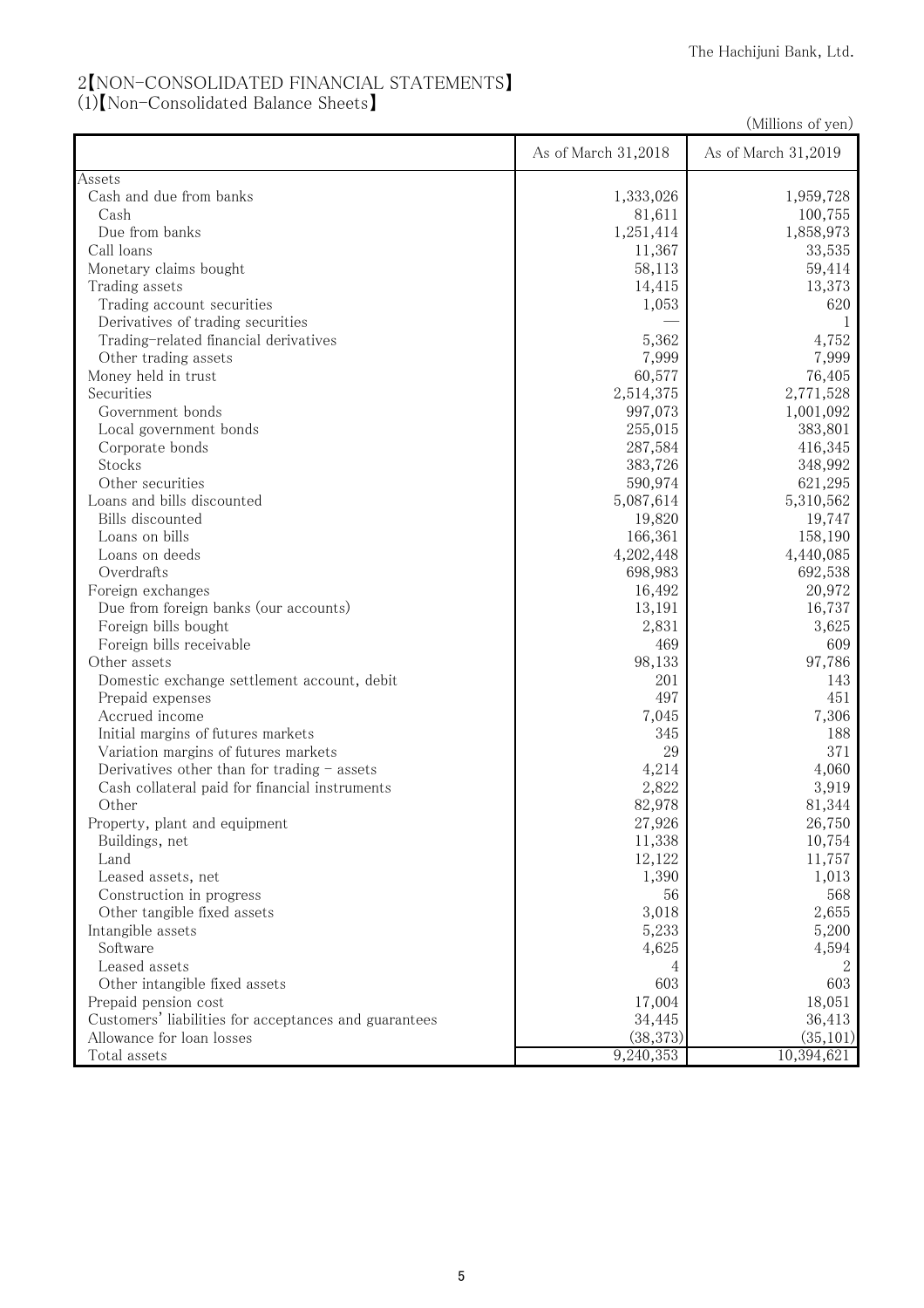|                                                                                                 |                     | (Millions of yen)   |
|-------------------------------------------------------------------------------------------------|---------------------|---------------------|
|                                                                                                 | As of March 31,2018 | As of March 31,2019 |
| Liabilities                                                                                     |                     |                     |
| Deposits                                                                                        | 6,598,380           | 6,746,895           |
| Current deposits                                                                                | 309,740             | 306,754             |
| Ordinary deposits                                                                               | 3,691,153           | 3,865,599           |
| Saving deposits                                                                                 | 56,893              | 55,828              |
| Deposits at notice                                                                              | 6,154               | 7,045               |
| Time deposits                                                                                   | 2,352,743           | 2,337,114           |
| Installment savings                                                                             | 32,398              | 32,706              |
| Other deposits                                                                                  | 149,297             | 141,846             |
| Negotiable certificates of deposit                                                              | 519,402             | 531,165             |
| Call money                                                                                      |                     | 990,000             |
| Payables under repurchase agreements                                                            | 82,223              | 63,740              |
| Payables under securities lending transactions                                                  | 681,737             | 521,091             |
| Trading liabilities                                                                             | 4,960               | 4,356               |
| Derivatives of trading securities - assets                                                      | 0                   |                     |
| Trading-related financial derivatives                                                           | 4,959               | 4,356               |
| Borrowed money                                                                                  | 435,608             | 630,716             |
| Borrowings from other banks                                                                     | 435,608             | 630,716             |
| Foreign exchanges                                                                               | 891<br>23           | 2,033               |
| Due to foreign banks (our accounts)                                                             |                     | 17                  |
| Foreign bills sold                                                                              | 333                 | 179                 |
| Foreign bills payable<br>Other liabilities                                                      | 534                 | 1,836               |
|                                                                                                 | 78,319<br>9         | 79,366<br>9         |
| Domestic exchange settlement account, credit                                                    |                     |                     |
| Income taxes payable                                                                            | 4,590               | 1,098               |
| Accrued expenses                                                                                | 5,462               | 5,392               |
| Unearned revenue                                                                                | 1,504               | 1,871               |
| Reserve for interest on installment savings<br>Derivatives other than for trading - liabilities | 10,807              | 19,395              |
| Cash collateral received for financial instruments                                              | 2,113               | 698                 |
| Lease obligations                                                                               | 1,504               | 1,097               |
| Asset retirement obligations                                                                    | 16                  | 35                  |
| Other                                                                                           | 52,309              | 49,766              |
| Provision for retirement benefits                                                               | 9,978               | 9,986               |
| Provision for reimbursement of deposits                                                         | 836                 | 901                 |
| Provision for contingent loss                                                                   | 1,000               | 927                 |
| Deferred tax liabilities                                                                        | 76,565              | 69,190              |
| Acceptances and guarantees                                                                      | 34,445              | 36,413              |
| Total liabilities                                                                               | 8,524,350           | 9,686,784           |
| Net assets                                                                                      |                     |                     |
| Capital stock                                                                                   | 52,243              | 52,243              |
| Capital surplus                                                                                 | 32,570              | 32,569              |
| Legal capital surplus                                                                           | 29,609              | 29,609              |
| Other capital surplus                                                                           | 2,961               | 2,960               |
| Retained earnings                                                                               | 422,610             | 437,938             |
| Legal retained earnings                                                                         | 47,610              | 47,610              |
| Other retained earnings                                                                         | 375,000             | 390,328             |
| Reserve for advanced depreciation of non-current assets                                         | 913                 | 894                 |
| General reserve                                                                                 | 344,600             | 361,600             |
| Retained earnings brought forward                                                               | 29,486              | 27,833              |
| Treasury shares                                                                                 | (4,864)             | (8, 845)            |
| Total shareholders' equity                                                                      | 502,560             | 513,906             |
| Valuation difference on available-for-sale securities                                           | 216,139             | 204,958             |
| Deferred gains or losses on hedges                                                              | (3,008)             | (11,386)            |
| Total valuation and translation adjustments                                                     | 213,130             | 193,571             |
| Share acquisition rights                                                                        | 312                 | 359                 |
| Total net assets                                                                                | 716,003             | 707,837             |
| Total liabilities and net assets                                                                | 9,240,353           | 10,394,621          |